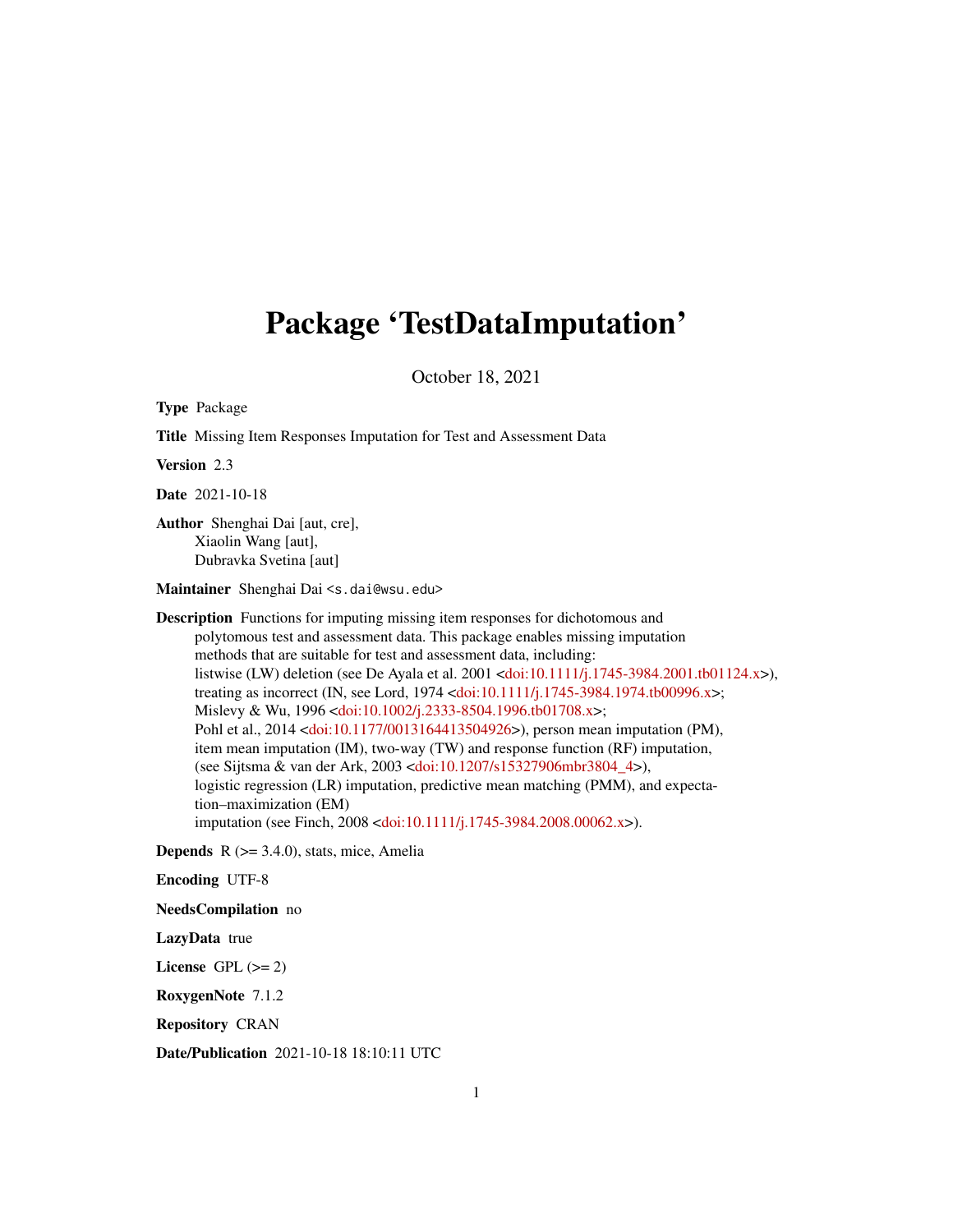### <span id="page-1-0"></span>R topics documented:

| Index | 13 |
|-------|----|
|       |    |

EMimpute *EM Imputation*

#### Description

This function imputes for all missing responses using EM imputation (see Finch, 2008) <doi: 10.1111/j.1745-3984.2008.00062.x>. The Amelia package (Honaker et al., 2011 <doi: 10.18637/jss.v045.i07>) is used for the imputation. Integrated scores are then obtained by rounding imputed values to the closest possible response value.

#### Usage

```
EMimpute(test.data, Mvalue = "NA", max.score = 1, round.decimal = 0)
```
#### Arguments

| test.data     | Test data set (a data frame or a matrix) containing missing responses. Missing<br>values are coded as NA or other values (e.g., $8, 9$ ). |
|---------------|-------------------------------------------------------------------------------------------------------------------------------------------|
| Mvalue        | Missing response indicators in the data (e.g. "NA", "8", "9", etc.). Mvalue="NA"<br>by default.                                           |
| max.score     | The max possible response value in the test data. By default max.score=1<br>( <i>i.e.</i> , binary test data).                            |
| round.decimal | The number of digits or decimal places for the imputed value. The default value<br>is $0$ .                                               |

#### Value

A data frame with all missing responses replaced by integrated imputed values.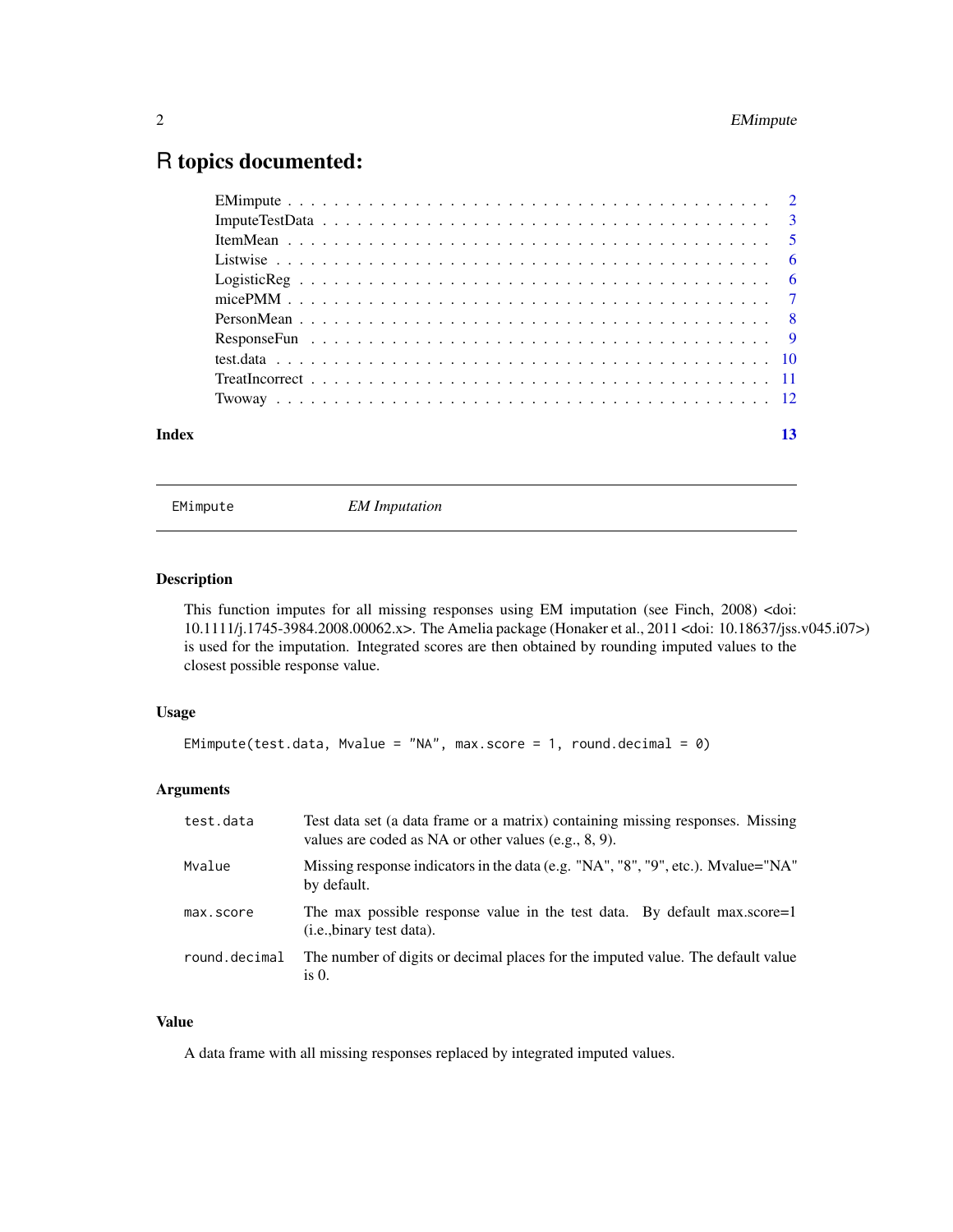#### <span id="page-2-0"></span>ImputeTestData 3

#### References

Finch, H. (2008). "Estimation of Item Response Theory Parameters in the Presence of Missing Data." Journal of Educational Measurement, 45(3), 225-245. doi: 10.1111/j.1745-3984.2008.00062.x.

Honaker, J., King, G., & Blackwell, M. (2011). "Amelia II: A program for missing data." Journal of statistical software, 45(1), 1-47. doi: 10.18637/jss.v045.i07.

#### Examples

```
EMimpute(test.data, Mvalue="NA",max.score=1,round.decimal=0)
```
ImputeTestData *This main function imputes for missing responses using selected method*

#### Description

This function imputes for all missing responses using the selected imputation method. Integrated scores are obtained by rounding imputed values to the closest possible response value.

#### Usage

```
ImputeTestData(
  test.data,
 Mvalue = "NA",
 max_score = 1,
 method = "LW",round.decimal = \theta)
```
#### Arguments

| test.data | Test data set (a data frame or a matrix) containing missing responses. Missing<br>values are coded as NA or other values (e.g., 8, 9).                                                                                                                                                                                                                                                                                                                                                                                                                        |
|-----------|---------------------------------------------------------------------------------------------------------------------------------------------------------------------------------------------------------------------------------------------------------------------------------------------------------------------------------------------------------------------------------------------------------------------------------------------------------------------------------------------------------------------------------------------------------------|
| Mvalue    | Missing response indicators in the data (e.g. "NA", "8", "9", etc.). Mvalue="NA"<br>by default.                                                                                                                                                                                                                                                                                                                                                                                                                                                               |
| max.score | The max possible response value in test data. By default max.score=1 (i.e., binary<br>test data). max.score = 2 if the response categories are $(0, 1, 2)$ , etc. Note: For<br>IN and RF, the lowest response value should be zero (i.e., incorrect).                                                                                                                                                                                                                                                                                                         |
| method    | Missing response imputation methods.<br>"LW" (by default) represents listwise that deletes all examinees who reported<br>missing responses (see De Ayala et al. 2001 < doi:10.1111/j.1745-3984.2001.tb01124.x>)<br>"IN" means treating all missing responses as incorrect (see Lord, 1974 < doi:<br>10.1111/j.1745-3984.1974.tb00996.x>; Mislevy & Wu, 1996 < doi: 10.1002/j.2333-<br>8504.1996.tb01708.x>; Pohl et al., 2014 <doi: 0013164413504926="" 10.1177="">).<br/>"PM" imputes for all missing responses of an examinee by his/her mean on the</doi:> |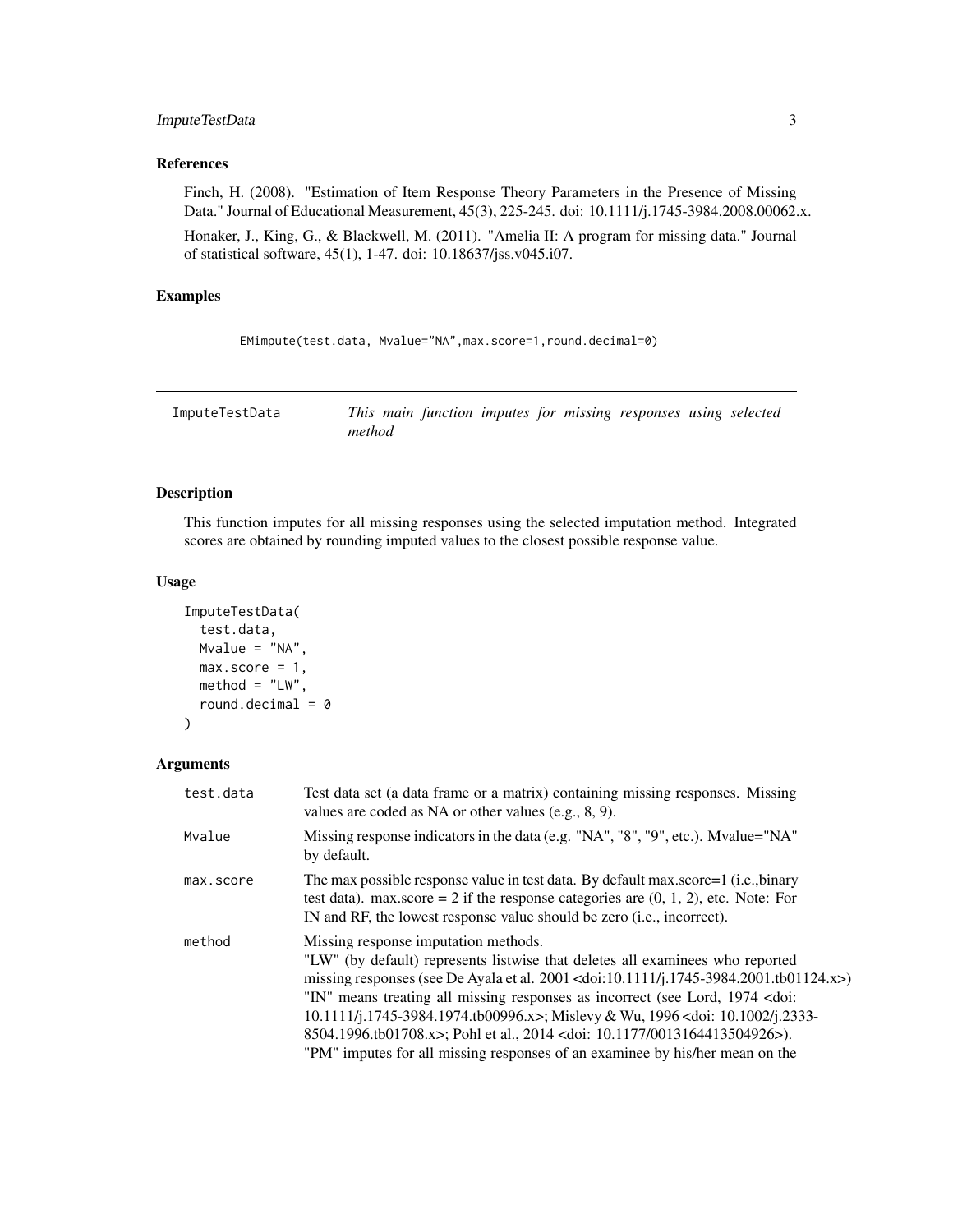available items.

"IM" imputes for all missing responses of an item by its mean on the available responses.

"TW" imputes for all missing responses using two-way imputation (if an examinee has no response to all items, the missing responses are replaced by item means first; see Sijtsma & van der Ark, 2003 <doi: 10.1207/s15327906mbr3804\_4>). "RF" imputes for all missing responses using response function imputation (Sijtsma & van der Ark, 2003 <doi: 10.1207/s15327906mbr3804\_4>). "LR" imputes for all missing responses using logistic regression (for binary responses) and polytomous regression (for polytmous responses) with mice package (Van Buuren & Groothuis-Oudshoorn, 2011 <doi: 10.18637/jss.v045.i03>). "PMM" imputes for all missing responses using predictive mean matching with mice package (Van Buuren & Groothuis-Oudshoorn, 2011 <doi: 10.18637/jss.v045.i03>). "EM" imputes for all missing responses using EM imputation with the Amelia package (Honaker et al., 2011 <doi: 10.18637/jss.v045.i07>). The imputed values are then rounded to the closest possible response value. (see Finch, 2008 <doi: 10.1111/j.1745-3984.2008.00062.x>).

round.decimal The number of digits or decimal places for the imputed value. The default value is 0.

#### Value

A data frame with all missing responses replaced by integrated imputed values.

#### References

De Ayala, R. J., Plake, B. S., & Impara, J. C. (2001). "The impact of omitted responses on the accuracy of ability estimation in item response theory." Journal of Educational Measurement, 38(3), 213-234. doi:10.1111/j.1745-3984.2001.tb01124.x.

Finch, H. (2008). "Estimation of Item Response Theory Parameters in the Presence of Missing Data." Journal of Educational Measurement, 45(3), 225-245. doi: 10.1111/j.1745-3984.2008.00062.x.

Honaker, J., King, G., & Blackwell, M. (2011). "Amelia II: A program for missing data." Journal of statistical software, 45(1), 1-47. doi: 10.18637/jss.v045.i07.

Lord, F. M. (1974). " Quick estimates of the relative efficiency of two tests as a function of ability level." Journal of Educational Measurement, 11(4), 247-254. doi: 10.1111/j.1745-3984.1974.tb00996.x.

Mislevy, R. J., & Wu, P. K. (1996). " Missing responses and IRT ability estimation: Omits, choice, time limits, and adaptive testing. " ETS Research Report Series, 1996(2), i-36. doi: 10.1002/j.2333-8504.1996.tb01708.x.

Pohl, S., Gräfe, L., & Rose, N. (2014). "Dealing with omitted and not-reached items in competence tests evaluating approaches accounting for missing responses in item response theory models. " Educational and Psychological Measurement, 74(3), 423-452. doi: 10.1177/0013164413504926.

Sijtsma, K., & Van der Ark, L. A. (2003). "Investigation and treatment of missing item scores in test and questionnaire data." Multivariate Behavioral Research, 38(4), 505-528. doi: 10.1207/s15327906mbr3804\_4.

Van Buuren, S., & Groothuis-Oudshoorn, K. (2011). "mice: Multivariate imputation by chained equations in R." Journal of statistical software, 45(1), 1-67. DOI: 10.18637/jss.v045.i03.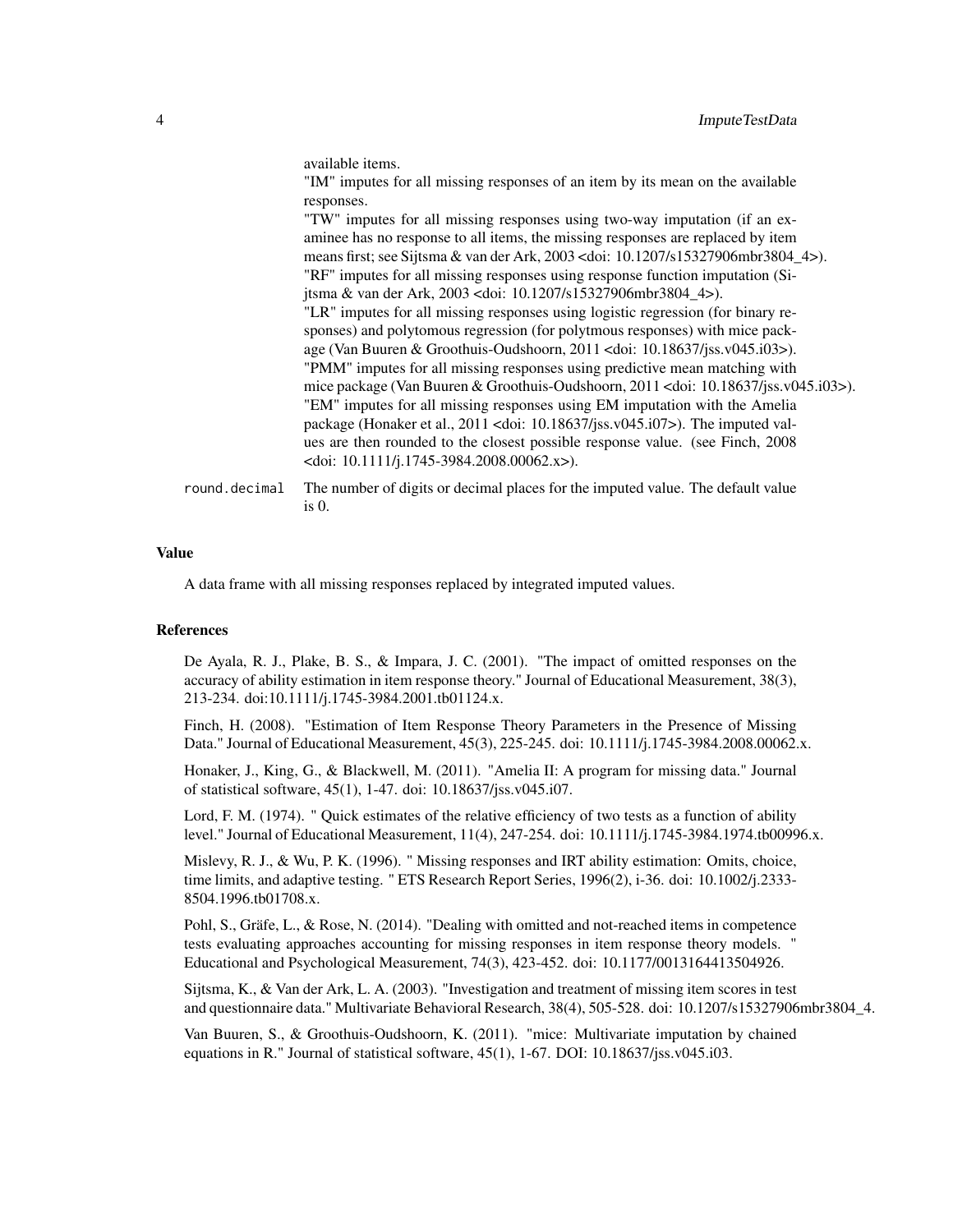#### <span id="page-4-0"></span>ItemMean 5

#### Examples

ImputeTestData(test.data, Mvalue="NA",max.score=1, method ="TW",round.decimal=0)

ItemMean *Item Mean (IM) Imputation*

#### Description

This function imputes for all missing responses of an item by its mean (i.e., IM) on the available responses. Integrated scores for items are obtained by rounding their means to the closest possible response value.

#### Usage

ItemMean(test.data, Mvalue = "NA", max.score = 1, round.decimal = 0)

#### Arguments

| test.data     | Test data set (a data frame or a matrix) containing missing responses. Missing<br>values are coded as NA or other values $(e.g., 8, 9)$ . |
|---------------|-------------------------------------------------------------------------------------------------------------------------------------------|
| Mvalue        | Missing response indicators in the data (e.g. "NA", "8", "9", etc.). Mvalue="NA"<br>by default.                                           |
| max.score     | The max possible response value in test data. By default max score=1 (i.e., binary<br>test data).                                         |
| round.decimal | The number of digits or decimal places for the imputed value. The default value<br>is $0$ .                                               |

#### Value

A data frame with all missing responses replaced by Integrated item means.

#### Examples

ItemMean(test.data, Mvalue="NA",max.score=1,round.decimal=0)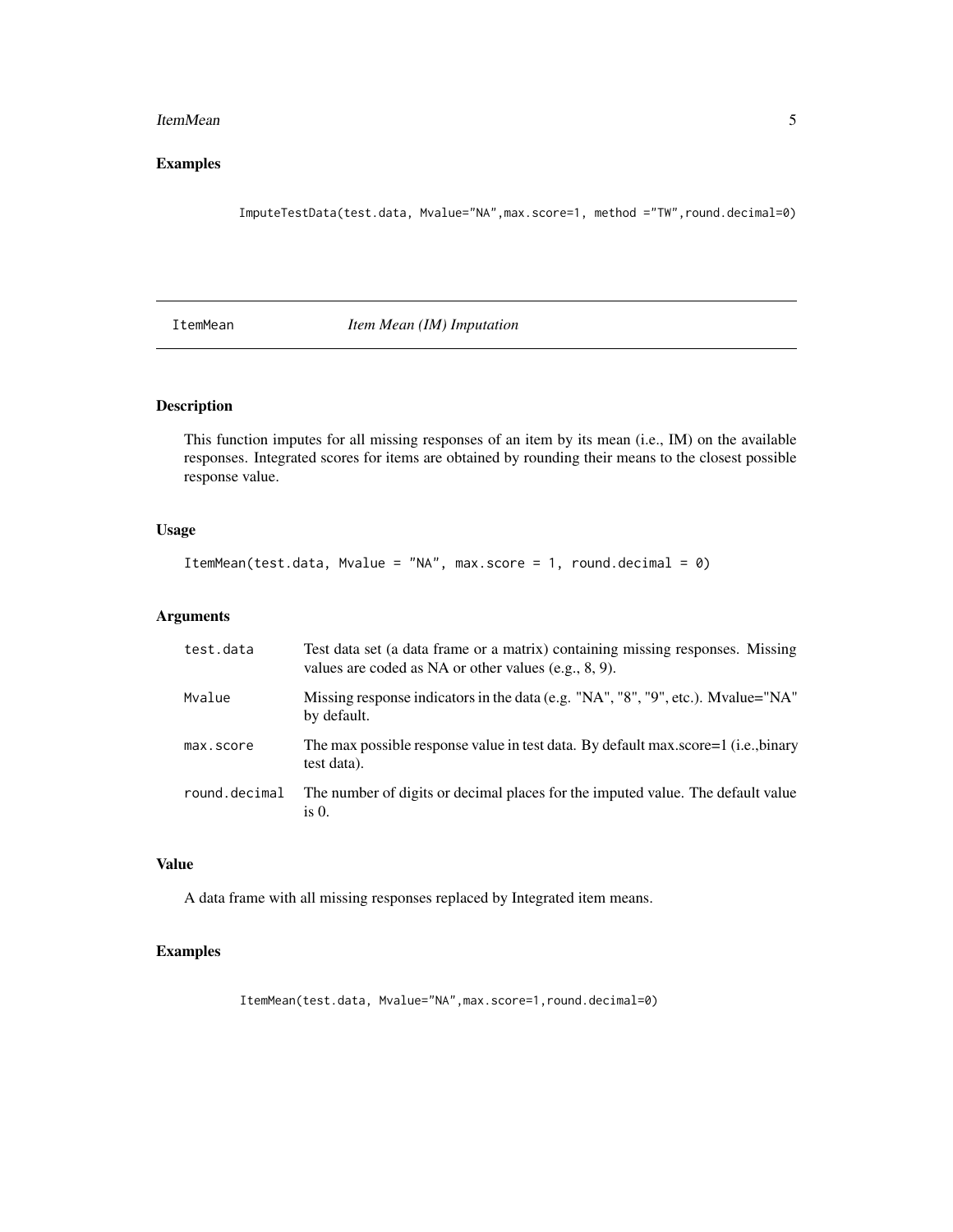<span id="page-5-0"></span>

This function deletes examinees who report missing responses (see De Ayala et al. 2001) <doi:10.1111/j.1745- 3984.2001.tb01124.x>.

#### Usage

Listwise(test.data, Mvalue = "NA")

#### Arguments

| test.data | Test data set (a data frame or a matrix) containing missing responses. Missing                  |
|-----------|-------------------------------------------------------------------------------------------------|
|           | values are coded as NA or other values (e.g., $8, 9$ ).                                         |
| Mvalue    | Missing response indicators in the data (e.g. "NA", "8", "9", etc.). Myalue="NA"<br>by default. |

#### Value

A data frame with no missing responses.

#### References

De Ayala, R. J., Plake, B. S., & Impara, J. C. (2001). "The impact of omitted responses on the accuracy of ability estimation in item response theory." Journal of Educational Measurement, 38(3), 213–234. doi:10.1111/j.1745-3984.2001.tb01124.x.

#### Examples

Listwise(test.data, Mvalue="NA")

LogisticReg *Logistic Regression (LR) Imputation*

#### Description

This function imputes for all missing responses using logistic regression (for binary responses) or polytomous regression (for polytomous responses). The mice () function with default settings from the mice package (Van Buuren & Groothuis-Oudshoorn, 2011 <doi: 10.18637/jss.v045.i03>) is used to impute for the missing responses.

#### Usage

```
LogisticReg(test.data, Mvalue = "NA", max.score = 1)
```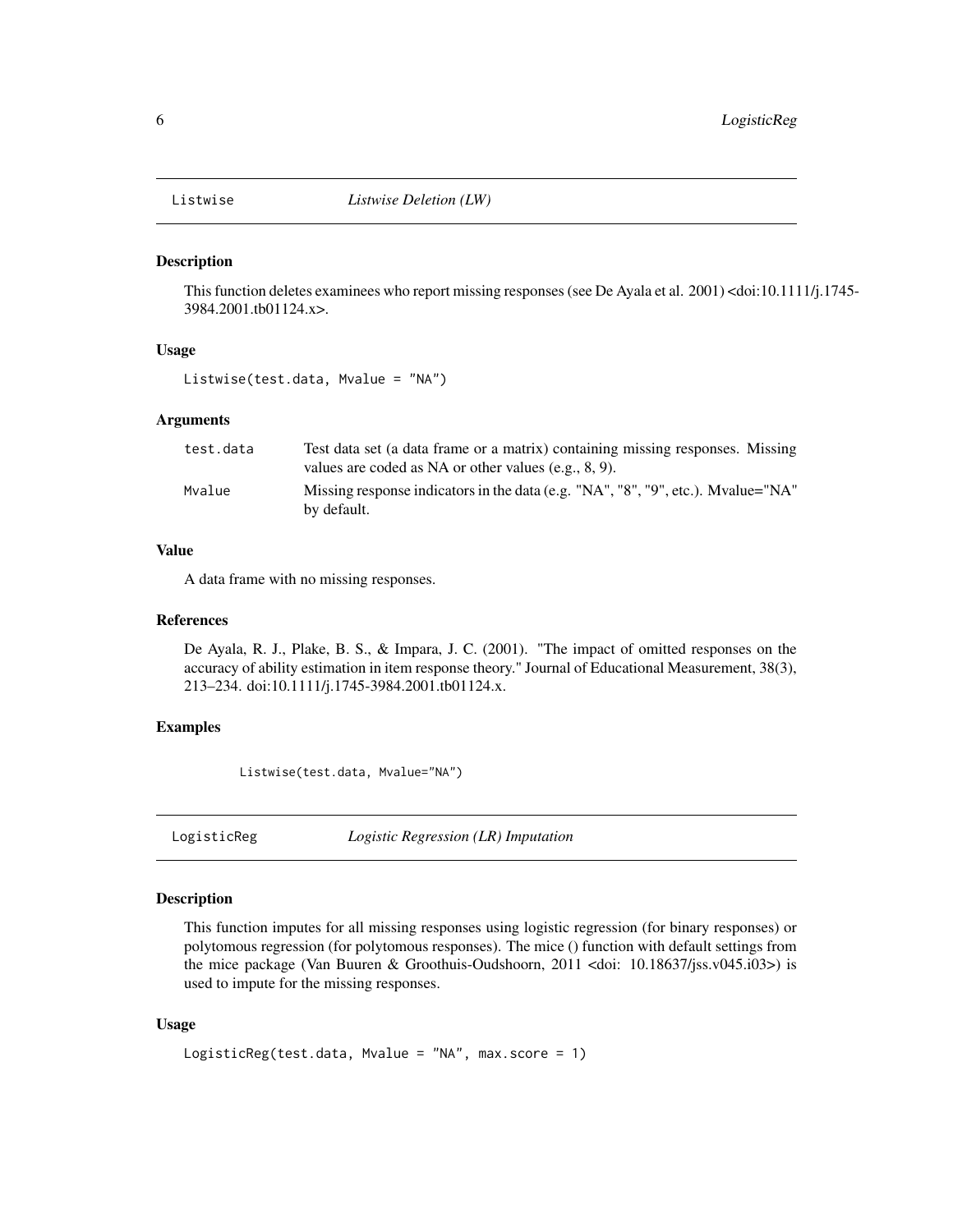#### <span id="page-6-0"></span>micePMM 7

#### Arguments

| test.data | Test data set (a data frame or a matrix) containing missing responses. Missing<br>values are coded as NA or other values (e.g., $8, 9$ ). |
|-----------|-------------------------------------------------------------------------------------------------------------------------------------------|
| Mvalue    | Missing response indicators in the data (e.g. $\mu$ NA", "8", "9", etc.). Myalue="NA"<br>by default.                                      |
| max.score | The max possible response value in test data. By default max score=1 (i.e., binary<br>test data).                                         |

#### Value

A data frame with all missing responses replaced by integrated imputed values.

#### References

Van Buuren, S., & Groothuis-Oudshoorn, K. (2011). "mice: Multivariate imputation by chained equations in R." Journal of statistical software, 45(1), 1-67. DOI: 10.18637/jss.v045.i03.

#### Examples

LogisticReg(test.data, Mvalue="NA",max.score=1)

micePMM *Predictive mean matching (PMM)*

#### Description

This function imputes for all missing responses using predictive mean matching. The mice () function with default settings from the mice package (Van Buuren & Groothuis-Oudshoorn, 2011 <doi: 10.18637/jss.v045.i03>) is used to impute for the missing responses.

#### Usage

```
micePMM(test.data, Mvalue = "NA")
```
#### Arguments

| test.data | Test data set (a data frame or a matrix) containing missing responses. Missing<br>values are coded as NA or other values $(e.g., 8, 9)$ . |
|-----------|-------------------------------------------------------------------------------------------------------------------------------------------|
| Mvalue    | Missing response indicators in the data (e.g. $\mu$ NA", "8", "9", etc.). Myalue="NA"<br>by default.                                      |

#### Value

A data frame with all missing responses replaced by integrated imputed values.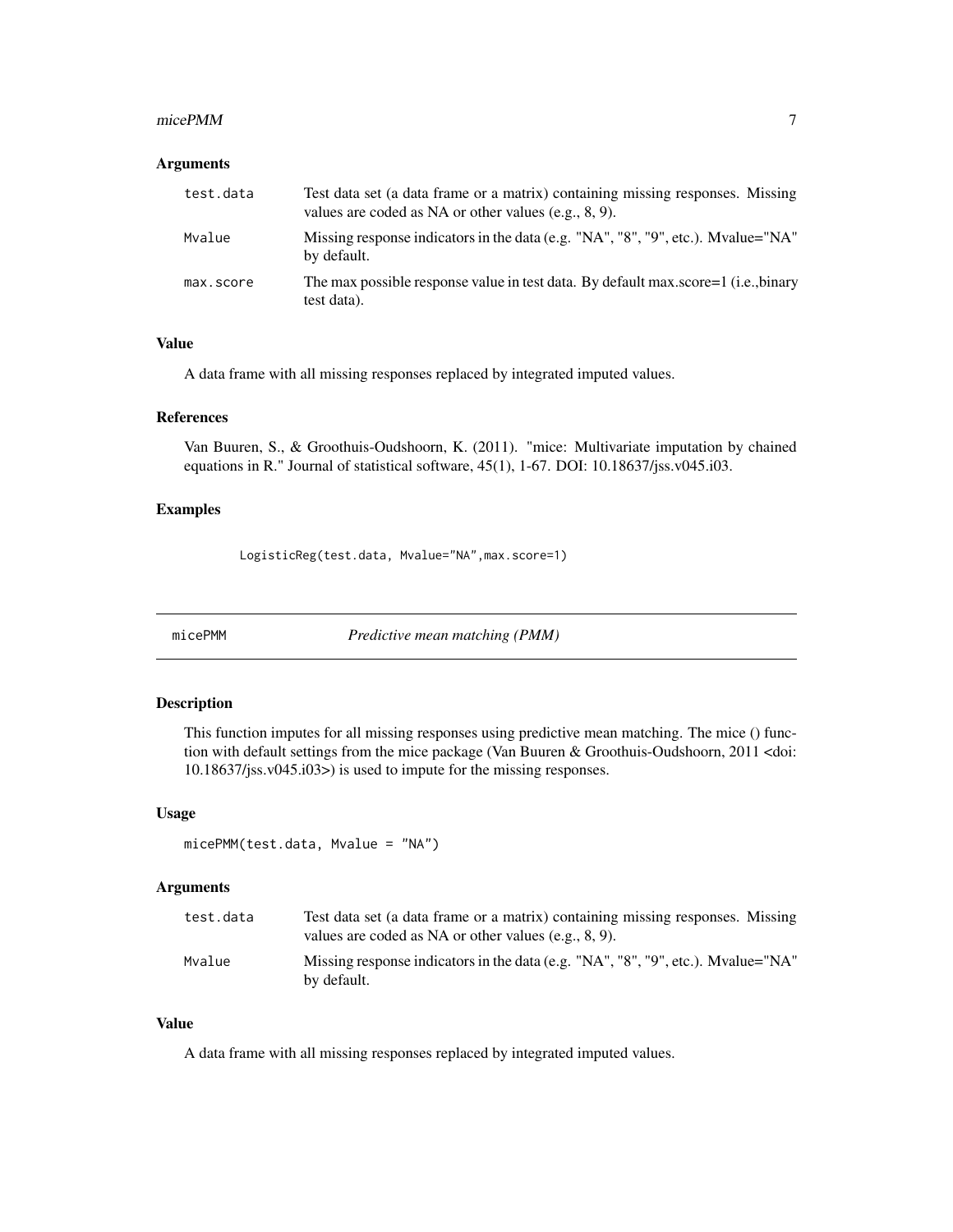#### <span id="page-7-0"></span>References

Van Buuren, S., & Groothuis-Oudshoorn, K. (2011). "mice: Multivariate imputation by chained equations in R." Journal of statistical software, 45(1), 1-67. DOI: 10.18637/jss.v045.i03.

#### Examples

micePMM(test.data, Mvalue="NA")

PersonMean *Person Mean Imputation (PM)*

#### Description

This function imputes for all missing responses of an examinee by his/her mean (i.e., PM) on the available items. Integrated scores for examinees are obtained by rounding their means to the closest possible response value.

#### Usage

```
PersonMean(test.data, Mvalue = "NA", max.score = 1, round.decimal = 0)
```
#### Arguments

| test.data     | Test data set (a data frame or a matrix) containing missing responses. Missing<br>values are coded as NA or other values $(e.g., 8, 9)$ . |
|---------------|-------------------------------------------------------------------------------------------------------------------------------------------|
| Mvalue        | Missing response indicators in the data (e.g. "NA", "8", "9", etc.). Myalue="NA"<br>by default.                                           |
| max.score     | The max possible response value in test data. By default max.score=1 (i.e., binary<br>test data).                                         |
| round.decimal | The number of digits or decimal places for the imputed value. The default value<br>is $\theta$ .                                          |

#### Value

A data frame with all missing responses replaced by person means.

#### References

Sijtsma, K., & Van der Ark, L. A. (2003). "Investigation and treatment of missing item scores in test and questionnaire data." Multivariate Behavioral Research, 38(4), 505-528.DOI: 10.1207/s15327906mbr3804\_4.

#### Examples

PersonMean(test.data, Mvalue="NA",max.score=1,round.decimal=0)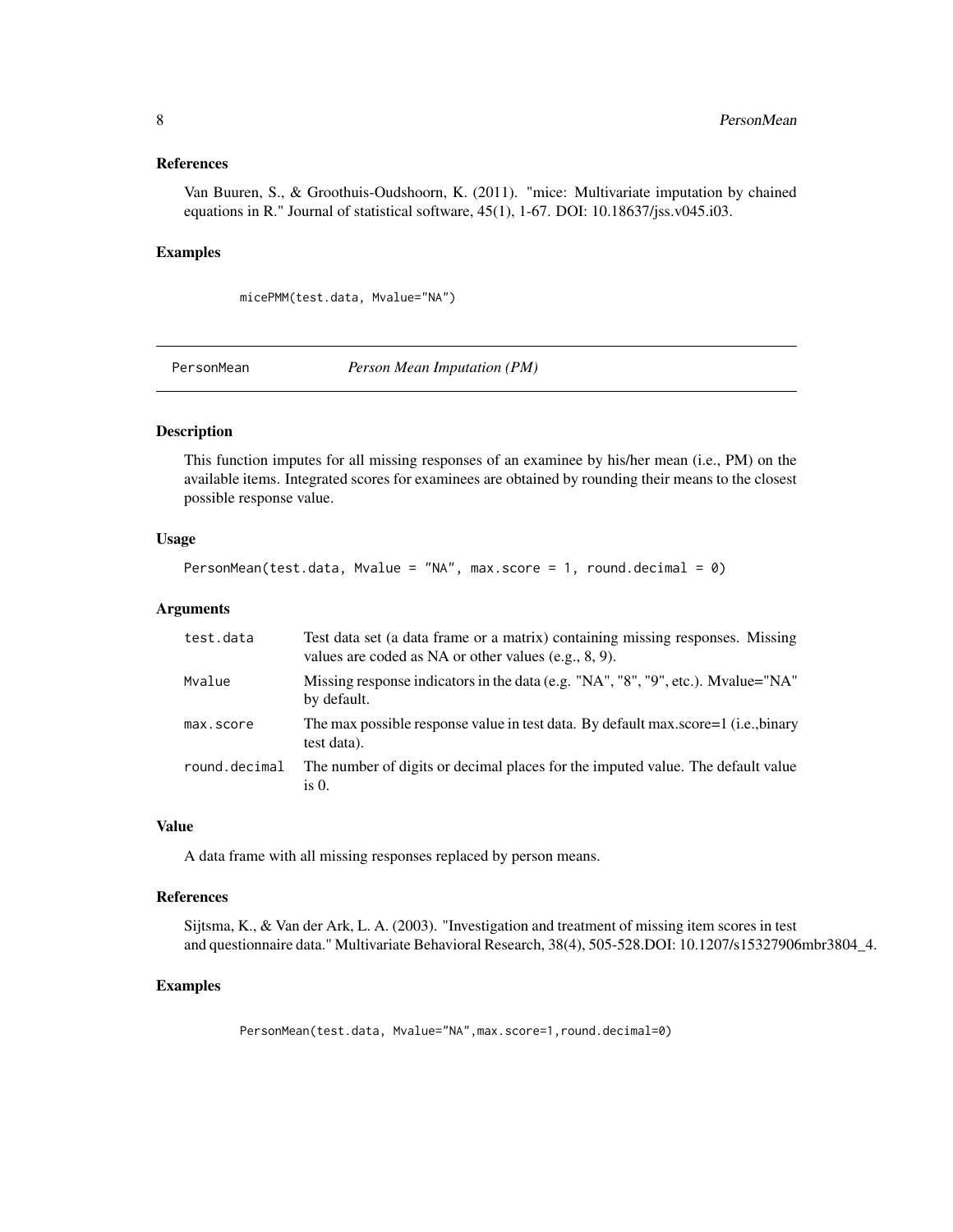<span id="page-8-0"></span>

This function imputes for all missing responses using the response function imputation (Sijtsma and van der Ark, 2003 <doi: 10.1207/s15327906mbr3804\_4>).

#### Usage

```
ResponseFun(test.data, Mvalue = "NA", max.score = 1, round.decimal = 0)
```
#### Arguments

| test.data     | Test data set (a data frame or a matrix) containing missing responses. Missing<br>values are coded as NA or other values (e.g., $8, 9$ ).#                                                                     |
|---------------|----------------------------------------------------------------------------------------------------------------------------------------------------------------------------------------------------------------|
| Mvalue        | Missing response indicators in the data (e.g. "NA", "8", "9", etc.). Mvalue="NA"<br>by default.                                                                                                                |
| max.score     | The max possible response value in test data (the lowest response value should<br>be 0). By default max.score=1 (i.e., binary test data). max.score = 2 if the re-<br>sponse categories are $(0, 1, 2)$ , etc. |
| round.decimal | The number of digits or decimal places for the imputed value. The default value<br>is $0$ .                                                                                                                    |

#### Value

A data frame with all missing responses imputed with response function.

#### References

Sijtsma, K., & Van der Ark, L. A. (2003). "Investigation and treatment of missing item scores in test and questionnaire data." Multivariate Behavioral Research, 38(4), 505-528. DOI: 10.1207/s15327906mbr3804\_4.

#### Examples

ResponseFun(test.data, Mvalue="NA",max.score=1,round.decimal=0)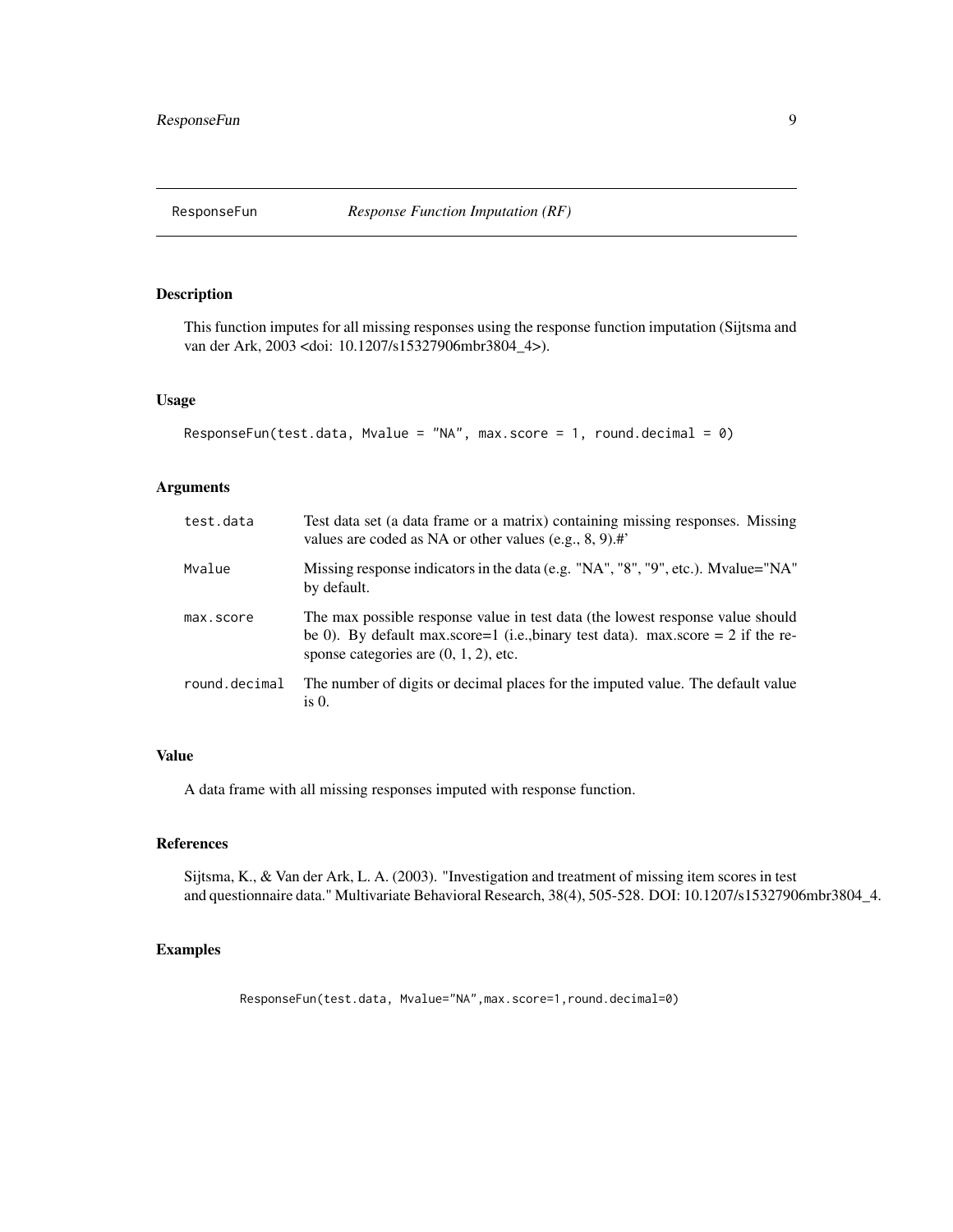<span id="page-9-0"></span>

This dataset contains binary responses of 775 participants to 20 items.Missing responses are coded as NA.

#### Usage

data("test.data")

#### Format

A data frame with 775 observations on the following 20 items.

Item\_1 a numeric vector Item\_2 a numeric vector Item\_3 a numeric vector Item\_4 a numeric vector Item\_5 a numeric vector Item\_6 a numeric vector Item\_7 a numeric vector Item\_8 a numeric vector Item\_9 a numeric vector Item\_10 a numeric vector Item\_11 a numeric vector Item\_12 a numeric vector Item\_13 a numeric vector Item\_14 a numeric vector Item\_15 a numeric vector Item\_16 a numeric vector Item\_17 a numeric vector Item\_18 a numeric vector Item\_19 a numeric vector

Item\_20 a numeric vector

#### Details

A test data that contain binary responses of 775 participants to 20 items.Missing responses are coded as NA.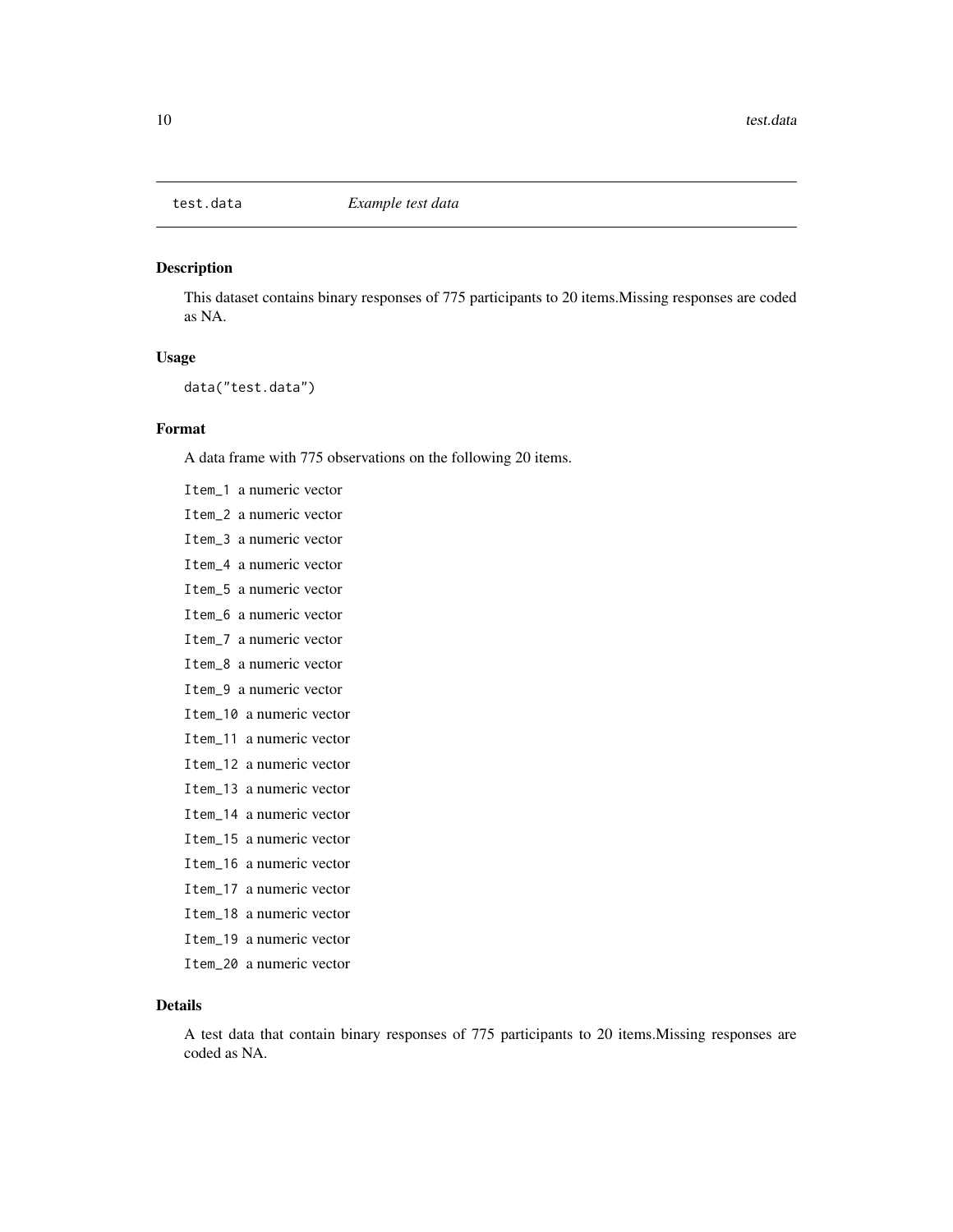#### <span id="page-10-0"></span>TreatIncorrect 11

#### Examples

```
data(test.data)
## maybe str(test.data) ; plot(test.data) ...
```
TreatIncorrect *Treat missing responses as incorrect (IN)*

#### **Description**

This function replaces all missing responses by zero (see Lord, 1974 <doi: 10.1111/j.1745-3984.1974.tb00996.x>; Mislevy & Wu, 1996 <doi: 10.1002/j.2333-8504.1996.tb01708.x>; Pohl et al., 2014 <doi: 10.1177/0013164413504926>);).

#### Usage

```
TreatIncorrect(test.data, Mvalue = "NA")
```
#### Arguments

| test.data | Test data set (a data frame or a matrix) containing missing responses. Missing<br>values are coded as NA or other values (e.g., $8, 9$ ). |
|-----------|-------------------------------------------------------------------------------------------------------------------------------------------|
| Mvalue    | Missing response indicators in the data (e.g. "NA", "8", "9", etc.). Mvalue="NA"<br>by default.                                           |

#### Value

A data frame with all missing responses replaced by '0'.

#### References

Lord, F. M. (1974). " Quick estimates of the relative efficiency of two tests as a function of ability level." Journal of Educational Measurement, 11(4), 247-254. doi: 10.1111/j.1745-3984.1974.tb00996.x.

Mislevy, R. J., & Wu, P. K. (1996). " Missing responses and IRT ability estimation: Omits, choice, time limits, and adaptive testing. " ETS Research Report Series, 1996(2), i-36. doi: 10.1002/j.2333- 8504.1996.tb01708.x.

Pohl, S., Gräfe, L., & Rose, N. (2014). "Dealing with omitted and not-reached items in competence tests evaluating approaches accounting for missing responses in item response theory models. " Educational and Psychological Measurement, 74(3), 423-452. doi: 10.1177/0013164413504926.

#### Examples

TreatIncorrect(test.data, Mvalue="NA")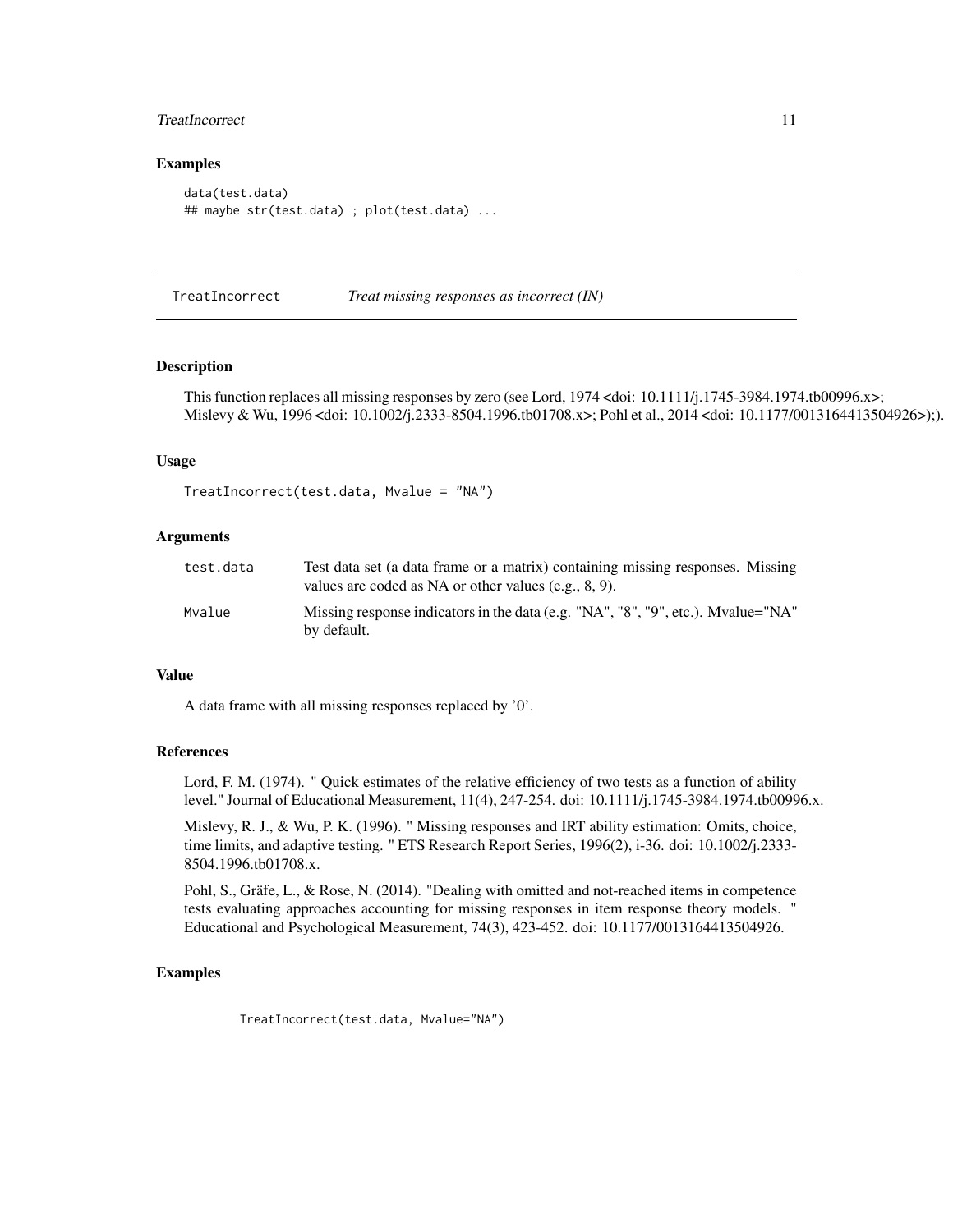<span id="page-11-0"></span>This function imputes for all missing responses using two-way imputation. Integrated responses are obtained by rounding imputed values to the closest possible response value. If a case showed missingness on all the variables (i.e., empty record), the missing values are replaced by item means first. see Sijtsma and van der Ark (2003) <doi: 10.1207/s15327906mbr3804\_4>;

#### Usage

```
Twoway(test.data, Mvalue = "NA", max.score = 1, round.decimal = 0)
```
#### Arguments

| test.data     | Test data set (a data frame or a matrix) containing missing responses. Missing<br>values are coded as NA or other values (e.g., $8, 9$ ).# |
|---------------|--------------------------------------------------------------------------------------------------------------------------------------------|
| Mvalue        | Missing response indicators in the data (e.g. "NA", "8", "9", etc.). Myalue="NA"<br>by default.                                            |
| max.score     | The max possible response value in test data. By default max score=1 (i.e., binary<br>test data).                                          |
| round.decimal | The number of digits or decimal places for the imputed value. The default value<br>is $0$ .                                                |

#### Value

A data frame with all missing responses replaced by integrated two-way imputed values.

#### References

Bernaards, C. A., & Sijtsma, K. (2000). " Influence of imputation and EM methods on factor analysis when item nonresponse in questionnaire data is nonignorable." Multivariate Behavioral Research, 35(3), 321-364.DOI: 10.1207/S15327906MBR3503\_03.

#### Examples

Twoway(test.data, Mvalue="NA",max.score=1,round.decimal=0)